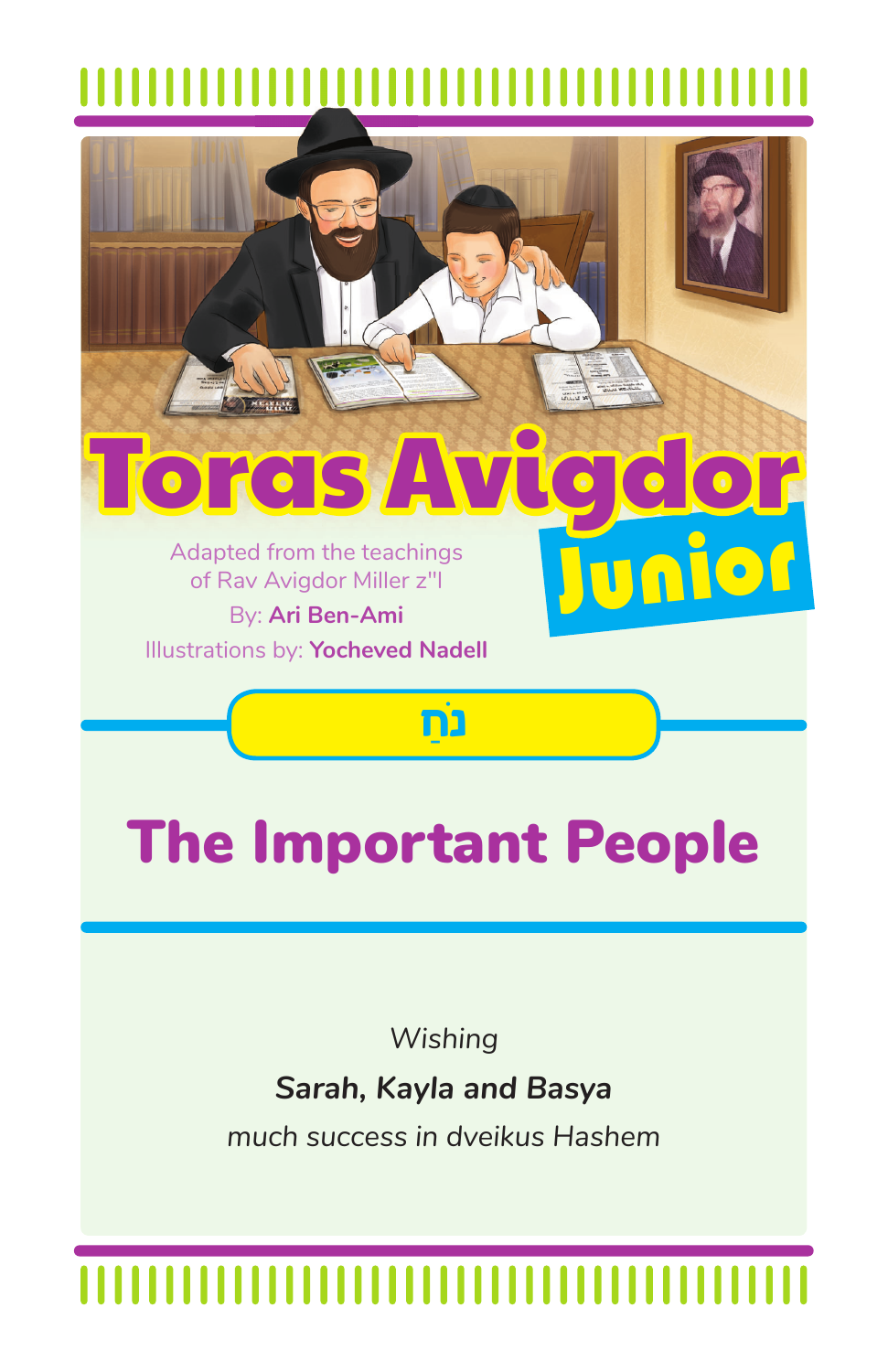# Parshas Noach **The Important People**

### **Wednesday night; Ateres Fruma Freidel Wedding Hall**

Moishy found his place card – 'Cousins' Table' it said on it – and he was happy that he would be sitting with all the boys his age and get the kids' meal. Moishy was almost bar mitzvah but he still couldn't figure out why adults insisted on eating food with fancy names when they could just have a frank with spicy fries and really enjoy it.

"I plan on being the one to cure coronavirus," Benjy was telling all the cousins as Moishy sat down. "Could be that one day you'll see my name on the front pages of all the newspapers!"

"Big whoopie," said Daniel. "My father was already on the front page twice! His construction company is so famous that he already built the biggest sports stadiums in Los Angeles and now he's building a skyscraper in Manhattan."

"Well," said Avi, "You probably already know that I'm going to be a lawyer like my father. He's the one who sued the government so that we can keep our shuls open during Covid. I'm going to own my own law firm and we're going to be the most famous lawyers in the world!"

The cousins all turned to Moishy. "What about you," Benjy said. "How do you plan on making the world a better place?"

Suddenly Moishy wished he was sitting at the adults table where they wouldn't ask him such questions. Eating baked salmon with the adults didn't sound so bad anymore.

"Well, I never really thought about it," he mumbled as he turned back to his spicy fries.

### **Later that night, in Totty's minivan**

Moishy sat in the front seat next to Totty as they drove home.

"What's wrong, Moishy?" Totty asked as they drove home. "You seem very quiet after such a leibedig chasuna."

"I was just wondering," said Moishy, "When am I supposed to start thinking about what I want to be when I'm older?"

"Why?" asked Totty. "What *do* you want to be?"

## 2 | Toras Avigdor Junior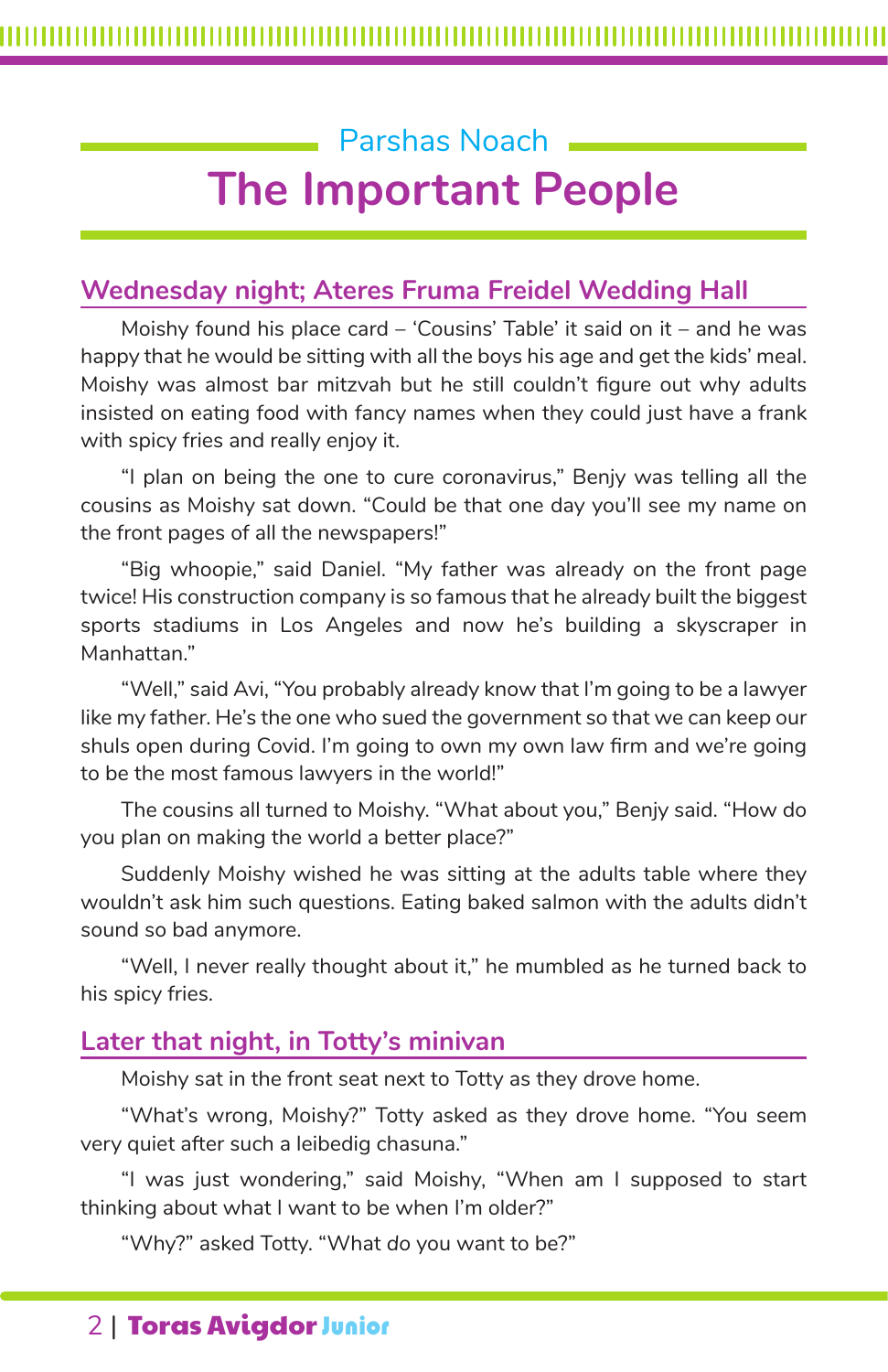"That's the problem," said Moishy. "I haven't really thought about it lately. When I was in first grade I wanted to be a helicopter pilot for Shomrim. But now that I'm growing up I just thought that I'd learn in kollel for as long as I can just like you did and then I'll get a regular job.

"That sounds like a wonderful plan!" said Totty but Moishy wasn't so sure anymore. "At the *chasuna* all of the cousins were talking about their plans. They're all gonna be important people who do big things to make the world a better place – and meanwhile I'm just gonna learn in kollel and have a regular job?! I also want to be important!"

"Moishy," Totty said. "I think the answer to your problem is in this week's parsha. The *pesukim* tell us all about Kayin's grandchildren and how they invented very important things for the world. Did you know that until Yaval invented the tent, people lived in caves? Then Yaval came up with the great idea of a collapsible house that you could take with wherever you went. And because of him shepherds were now able take their sheep to far away places to graze which meant they could raise large flocks and become much wealthier. The whole world became richer because of Yaval!

"And Yaval's brother Yuval invented all types of musical instruments. Whenever anybody played the flute or drums or any other instrument, they